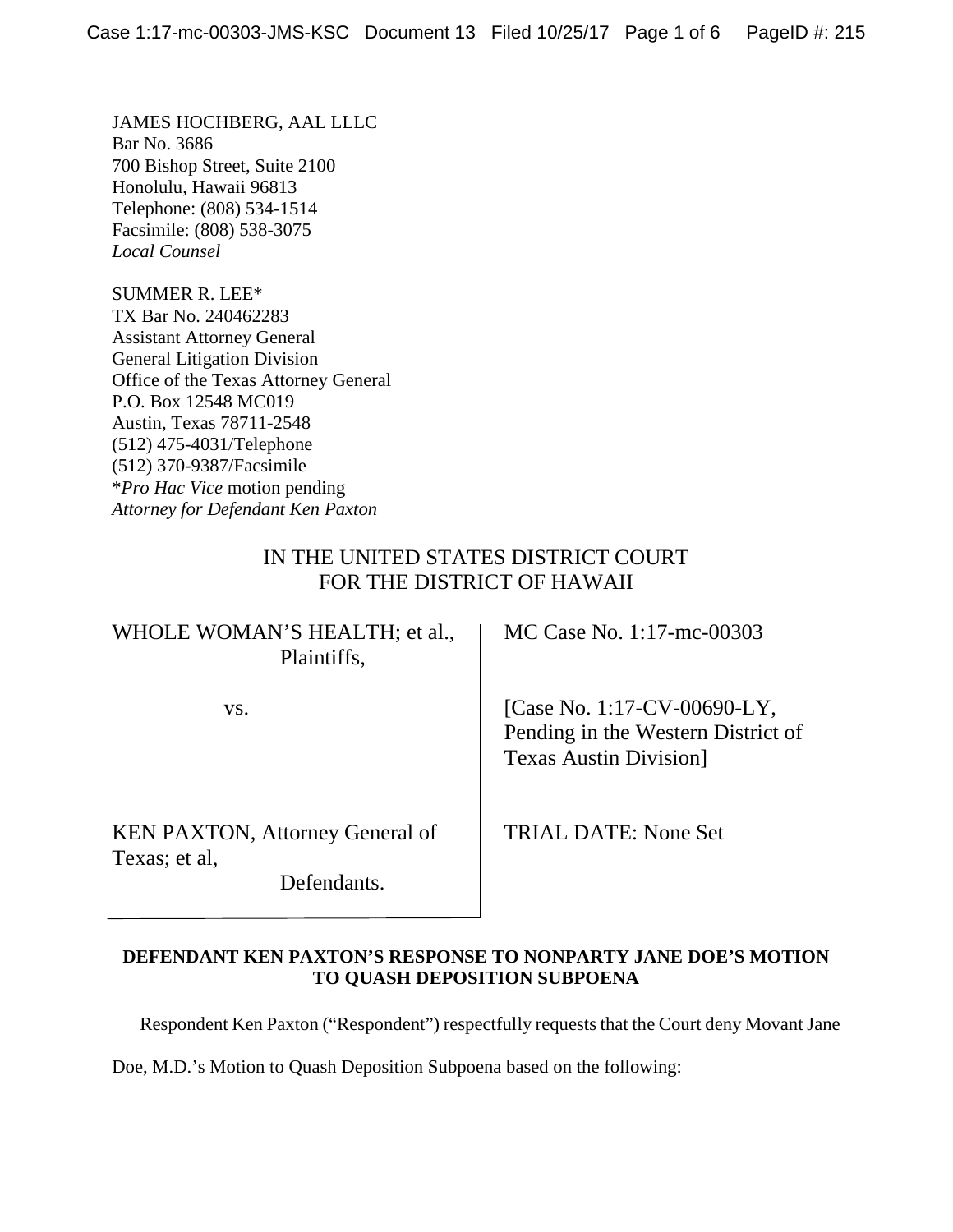#### **I. BACKGROUND**

Respondent is a defendant in the lawsuit *Whole Woman's Health, et. al v. Ken Paxton, et. al,* Cause No. A-17-CV-690-LY, in the United States District Court, Western District of Texas. This lawsuit was filed by several abortion providers, including Planned Parenthood affiliates in Texas, challenging the constitutionality of Senate Bill 8 ("SB 8"), a recently enacted abortion law in Texas. SB 8 requires abortion providers to cause fetal demise prior to performing an abortion procedure known as dilation and evacuation ("D&E"). Plaintiff providers challenge the constitutionality of the law by alleging that the law has the effect of placing a substantial obstacle in the path of a woman who seeks an abortion before the fetus attains viability. The Defendants counter that requiring physicians performing a D&E to cause fetal demise before starting the evacuating phase of the D&E does not impose any significant health risks or burdens on a woman. Defendants contend that one of the three safe and effective methods to induce fetal demise is by administering digoxin. Plaintiff providers allege that using digoxin imposes risks with no medical benefits to the patient, is untested, carries risk, and is not sufficiently effective.

Dr.  $Doe<sup>1</sup>$  $Doe<sup>1</sup>$  $Doe<sup>1</sup>$  is an abortion provider and the Medical Director in Hawaii at Planned Parenthood of the Great Northwest and Hawaiian Islands, and is the former Director of Clinical Services for Planned Parenthood Federation of America. Respondent issued a Subpoena to Testify at a Deposition in a Civil Action ("Subpoena") to Dr. Doe on September 20, 2017, for her deposition on October 6, 2017. After several weeks of negotiation with Dr. Doe's legal counsel regarding the deposition with no progress, and with the expedited trial date rapidly approaching, Respondent reissued a subpoena for October 26, 2017, a date Dr. Doe's counsel previously

<span id="page-1-0"></span><sup>&</sup>lt;sup>1</sup> Attorney General Paxton does not concede that Dr. Doe is entitled to proceed in this or the matter before the Texas District Court under a pseudonym.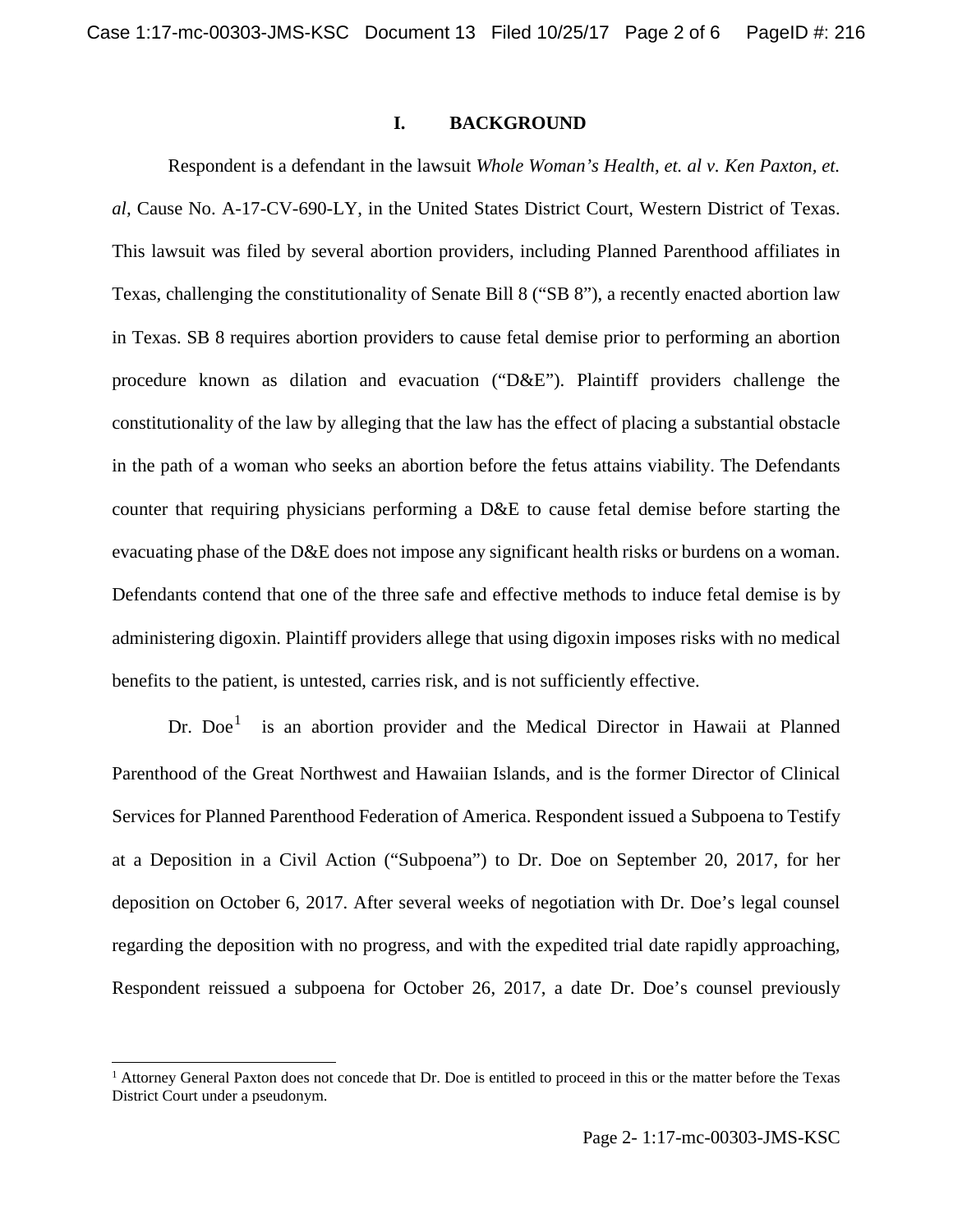represented was available for her deposition.<sup>[2](#page-2-0)</sup>

#### **II. ARGUMENT**

#### **A. The Subpoena Provided a Reasonable Opportunity to Comply.**

Respondent has fully explained the reasonableness of the timing of the Subpoena in his Response to the Court's Order Regarding Reasonableness of Deposition Subpoena, ECF No. 8, and fully incorporates that response herein without repeating it per the Court's instruction.

#### **B. The Subpoena Does Not Subject Dr. Doe to an Undue Burden.**

Dr. Doe alleges that she will be subjected to an undue burden if she is deposed because she possesses no factual evidence relevant to the underlying litigation, Respondent could obtain the same information from the plaintiff providers or other non-parties that have been subpoenaed, and because compliance with the Subpoena will impose tremendous hardship. *See* Memorandum, at 18-16. The testimony that Respondent seeks from Dr. Doe is not only highly relevant, but is also information that can only be obtained from Dr. Doe.

Respondent seeks to take the deposition of Dr. Doe because she was the Senior Director of Clinical Services for Planned Parenthood Federation of America ("PPFA") from 2009 until the end of 2016. Information obtained during discovery indicates that Dr. Doe was responsible for creating PPFA's protocol found in their Medical Standards & Guidelines regarding the use of digoxin to cause fetal demise prior to second-trimester abortions. *See, e.g.,* Ex. 1, at 11. [3](#page-2-1) PPFA's Medical Standards & Guidelines must be followed by every Planned Parenthood affiliate, including the affiliates in the State of Texas which are plaintiffs in the lawsuit pending in the

<span id="page-2-0"></span> $2$  A full recitation of the timeline of these negotiations and Respondent's repeated attempts to obtain the cooperation of Dr. Doe in complying with the Subpoena is supplied in Respondent's Response to Court's Order Regarding Reasonableness of Deposition Subpoena, ECF No. 8.

<span id="page-2-1"></span><sup>&</sup>lt;sup>3</sup> As these documents have been designated confidential, Respondent does not attach them here. Respondent will seek leave by way of separate motion to file the exhibits referenced under seal.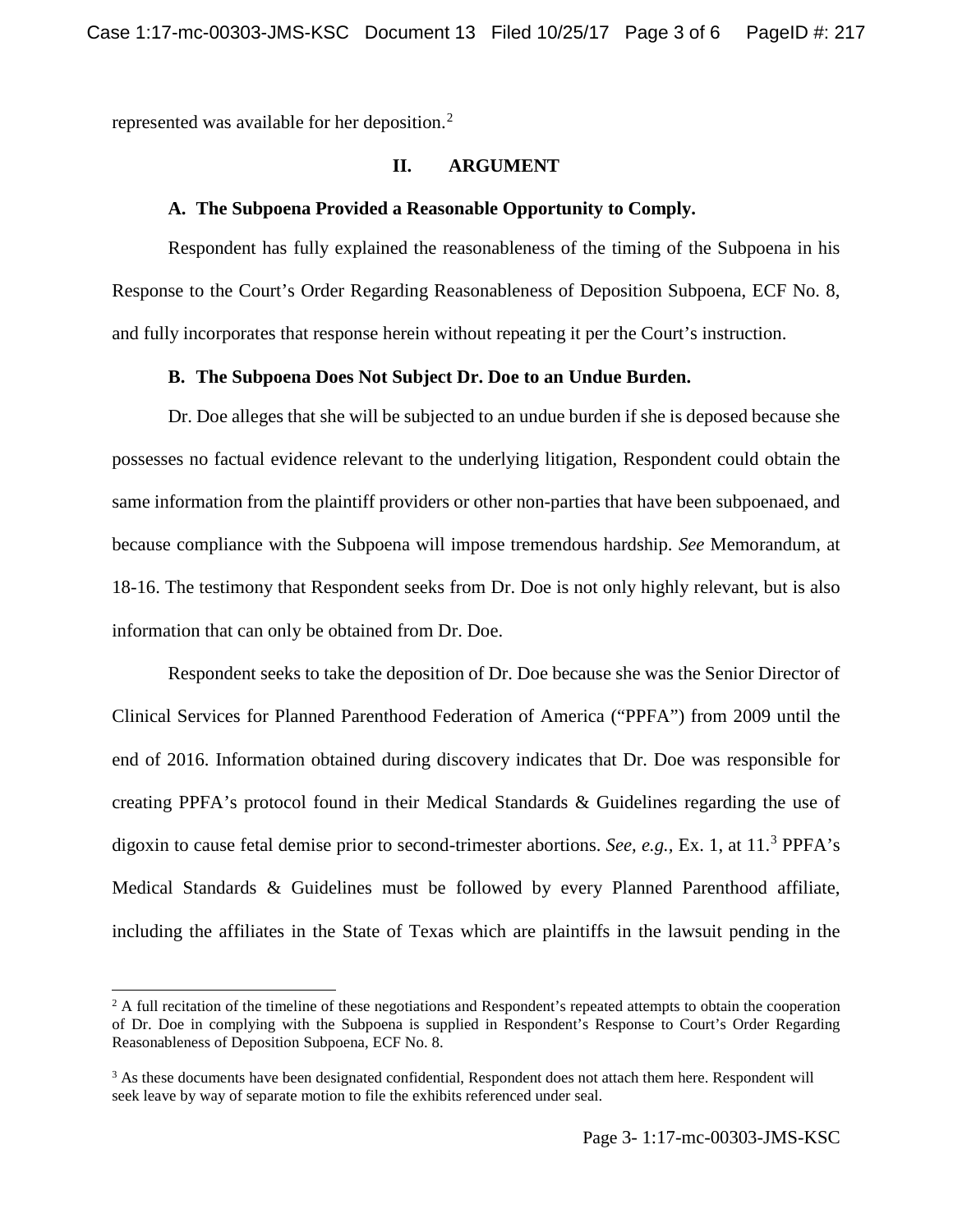Western District of Texas. The development and enforcement of this protocol is highly relevant to Plaintiffs' current claims that digoxin is not safe or effective for inducing fetal demise, since it appears that digoxin was widely used for several years by most PPFA affiliates. Moreover, Defendant has obtained documents in discovery which show that Dr. Doe was responsible for approving waivers—or deviations from the standard PPFA protocol—regarding fetal demise, and for monitoring reports of affiliates using digoxin regarding complications or failures. *See* Ex. 2. As such, the testimony that Respondent seeks from Dr. Doe cannot be obtained from a plaintiff provider based on Dr. Doe's specific factual knowledge.

Moreover, Dr. Doe is familiar with the use of digoxin due to her own medical practice and extensive research on it while she was employed by Planned Parenthood of Los Angeles as Associate Medical Director for Research and Quality Assurance from 2008-2015 (which was concurrent with the time she was also PPFA Senior Director of Clinical Services), and she can testify to facts regarding her own use of digoxin and the use of digoxin at this affiliate. *See* Ex. 3. Plaintiffs have also put at issue whether doctors can be trained to administer digoxin. One of the abortion providers employed by a Plaintiff affiliate testified in her deposition that she was trained in the use of digoxin by Dr. Doe and her staff. *See* Ex. 4 (Depo. Excerpts of Amna Dermish, 31:11- 12; 25:1-10). Thus, Dr. Doe also possesses relevant factual information about the training of doctors in the use of digoxin.

Under Federal Rule of Civil Procedure 45, the "undue burden" language is limited to harm inflicted by complying with the Subpoena. *Mount Hope Church v. Bash Back!*, 705 F.3d 418, 428 (9th Cir. 2012). Respondent has not issued the Subpoena to testify as a form of harassment or to endanger the safety of Dr. Doe and her family as she alleges. Respondent only seeks to authenticate the documents obtained in discovery that were developed and/or approved by Dr. Doe, as well as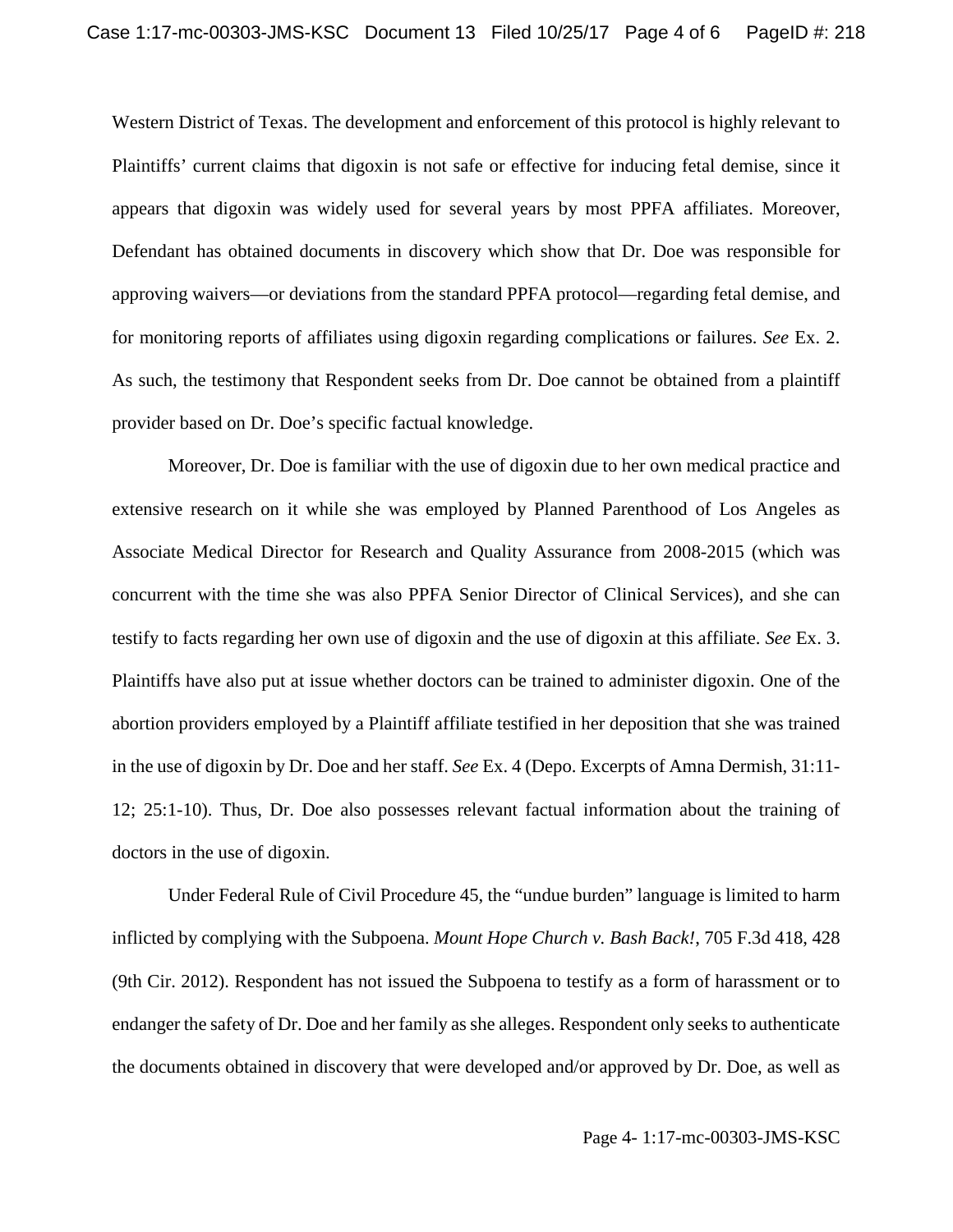obtain factual information regarding the development and enforcement of the digoxin protocols and practice of PPFA affiliates. Dr. Doe has not filed a Motion for Protective Order; nor is one warranted for her deposition. Here, Dr. Doe has not identified any harm from compliance with the Subpoena. Mere speculation is not sufficient to establish that Dr. Doe's interest in non-disclosure outweighs Respondent's need for the discovery. The Court should find that there is no undue burden in requiring Dr. Doe to testify via Subpoena. Accordingly, the Court should overrule Dr. Doe's undue burden objection and deny her Motion to Quash.

### **C. The Subpoena Does Not Seek Unretained Expert Testimony from Dr. Doe.**

Dr. Doe's argument that the Subpoena should be quashed because Respondent is seeking unpaid expert testimony is meritless. *See* Memorandum, at 22. As stated above, Respondent seeks only factual testimony from Dr. Doe—facts she knows as a result of her own positions with PPFA and PPLA. Respondent does not aim to seek any general opinions from Dr. Doe based on her knowledge, skill, and experience. As there is a clear factual basis for Dr. Doe's testimony, concerns about improperly sought unpaid expert opinions are more properly raised in the context of specific questions during the deposition and do not provide a basis to quash.<sup>[4](#page-4-0)</sup>

#### **III. CONCLUSION**

Based on the foregoing, Respondent Paxton respectfully requests that the Court deny Dr. Doe's Motion to Quash and order Dr. Doe to appear for a deposition as scheduled on October 26, 2017.

<span id="page-4-0"></span> <sup>4</sup> Plaintiffs have similarly attempted to argue unsuccessfully in other depositions in this lawsuit that Defendant is seeking unretained expert testimony. The Special Master has overruled this specific objection and compelled the deponent to testify to the questions presented. *See* Ex. 5 (Depo. Excerpts of Sherwood Lynn, 86:9-18; 88:3-21; 89:13- 24).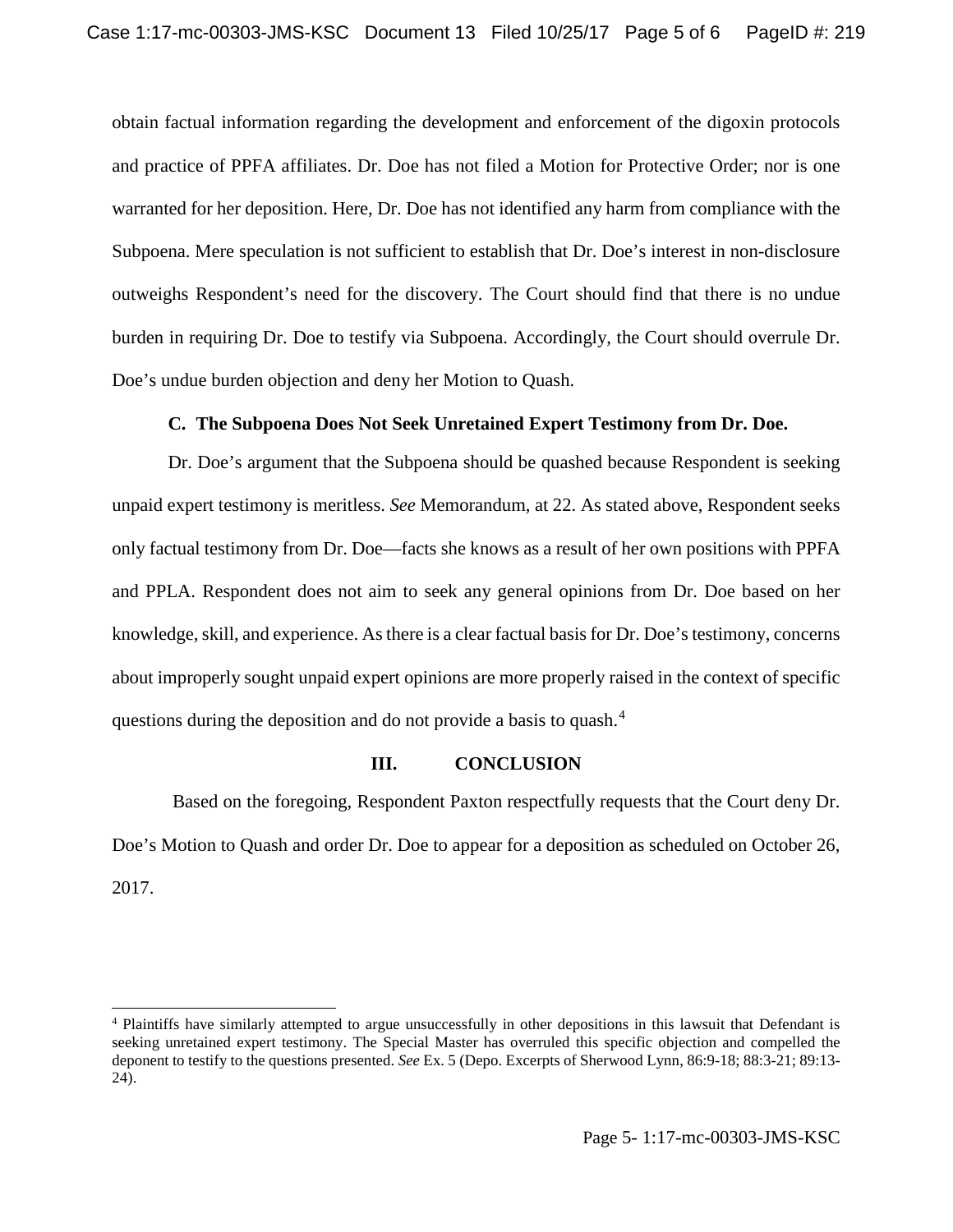DATED this 25th day of October, 2017.

/s/ *James Hochberg*\_\_\_\_\_\_\_\_\_\_\_\_\_\_ JAMES HOCHBERG, AAL LLLC Bar No. 3686 700 Bishop Street, Suite 2100 Honolulu, Hawaii 96813 Telephone: (808) 534-1514 Facsimile: (808) 538-3075 *Local Counsel*

SUMMER R. LEE\* Assistant Attorney General General Litigation Division Office of the Texas Attorney General P.O. Box 12548 MC019 Austin, Texas 78711-2548 (512) 475-4031/Telephone (512) 370-9387/Facsimile *Attorney For Respondent Ken Paxton* \**Pro hac vice admission pending*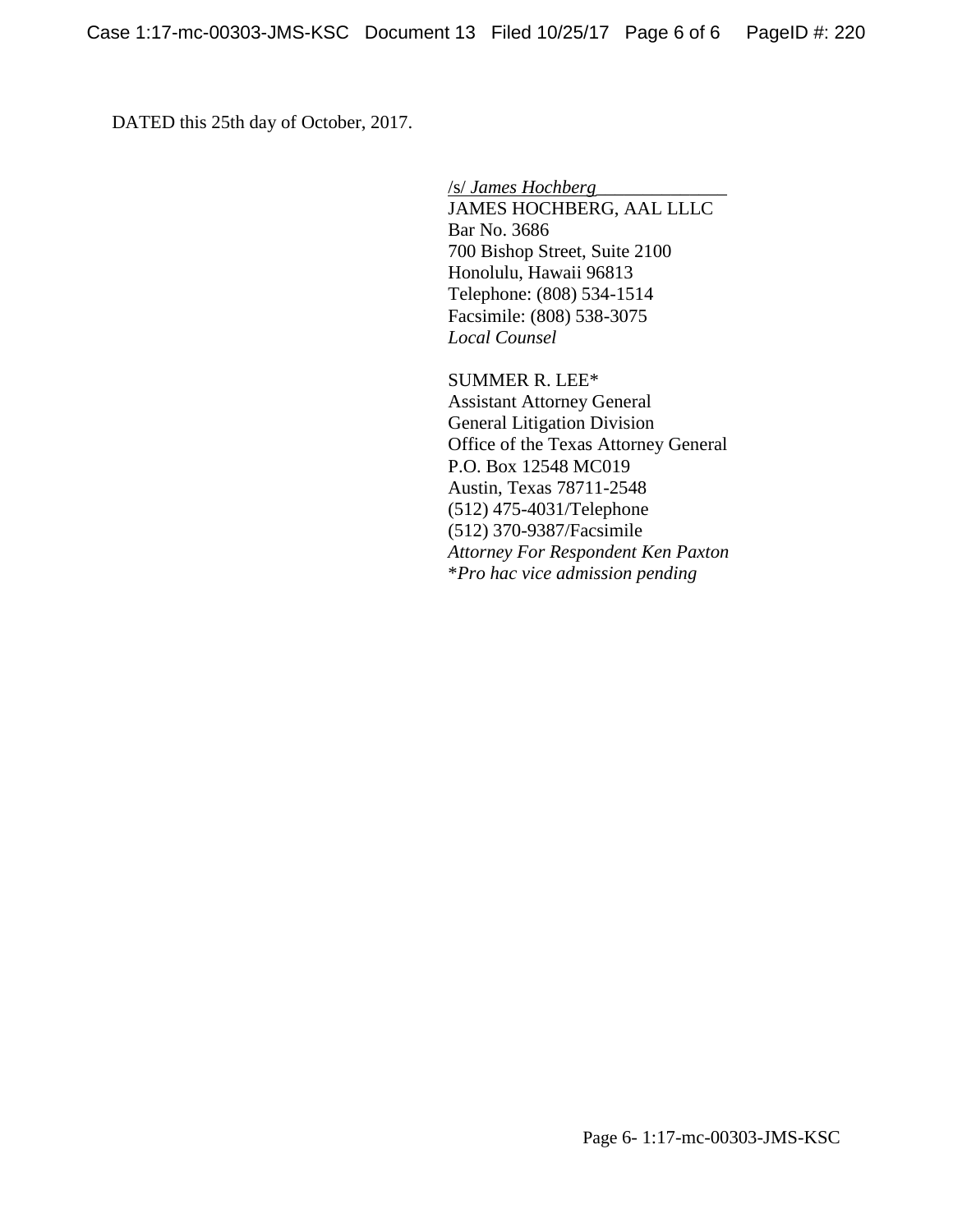JAMES HOCHBERG, AAL LLLC Bar No. 3686 700 Bishop Street, Suite 2100 Honolulu, Hawaii 96813 Telephone: (808) 534-1514 Facsimile: (808) 538-3075 *Local Counsel*

SUMMER R. LEE\* TX Bar No. 240462283 Assistant Attorney General General Litigation Division Office of the Texas Attorney General P.O. Box 12548 MC019 Austin, Texas 78711-2548 (512) 475-4031/Telephone (512) 370-9387/Facsimile \**Pro Hac Vice* motion pending *Attorney for Defendant Ken Paxton*

# IN THE UNITED STATES DISTRICT COURT FOR THE DISTRICT OF HAWAII

|                                                                        | WHOLE WOMAN'S HEALTH; et al.,<br>Plaintiffs, | MC Case No. 1:17-mc-00303                                                                         |
|------------------------------------------------------------------------|----------------------------------------------|---------------------------------------------------------------------------------------------------|
| VS.                                                                    |                                              | [Case No. 1:17-CV-00690-LY,<br>Pending in the Western District of<br><b>Texas Austin Division</b> |
| <b>KEN PAXTON, Attorney General of</b><br>Texas; et al,<br>Defendants. |                                              | <b>CERTIFICATE OF SERVICE</b>                                                                     |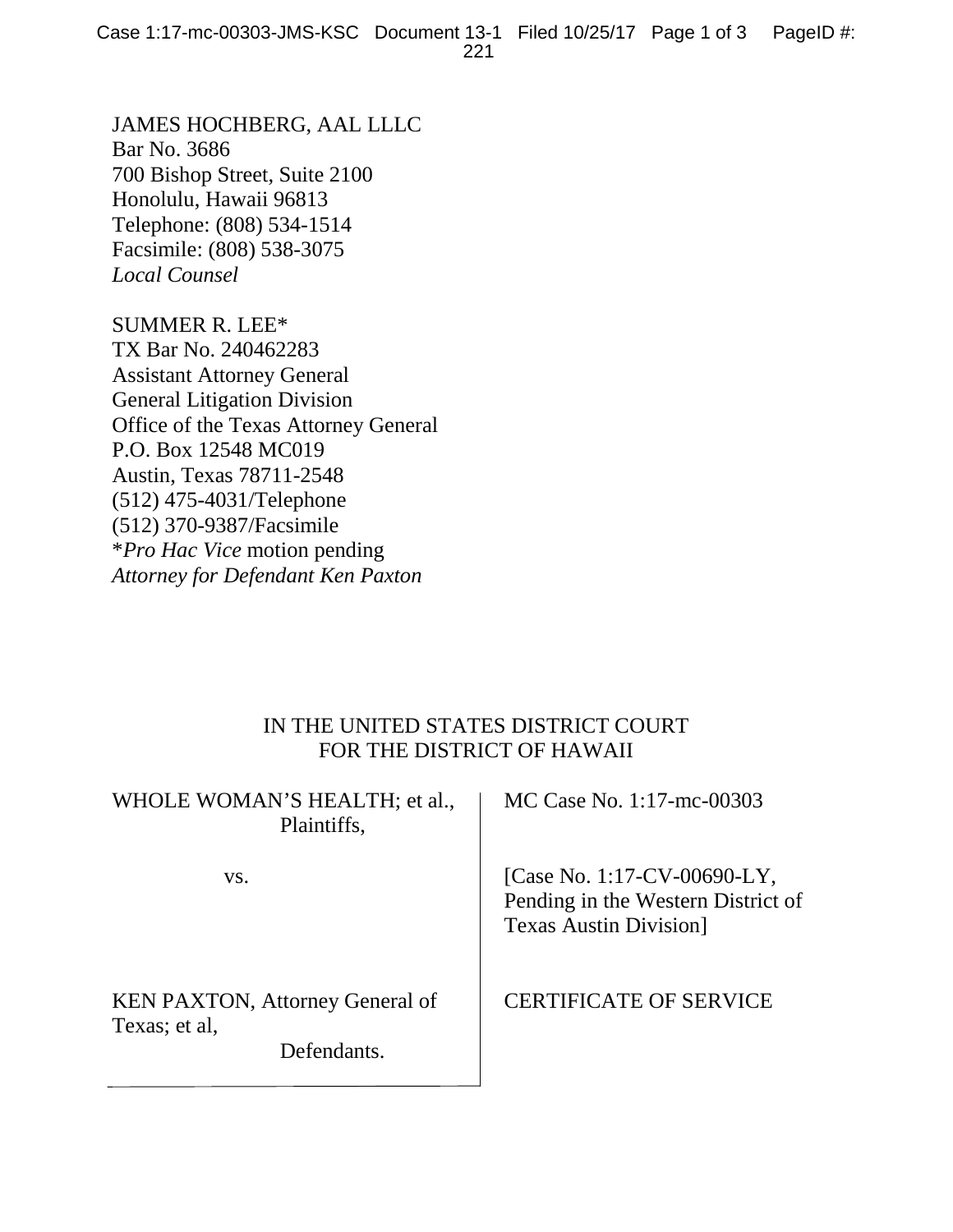## **CERTIFICATE OF SERVICE**

I certify that a copy of *Defendant Ken Paxton's Response to Non-Party Jane* 

*Doe, M.D.'s Motion to Quash Deposition Subpoena* was served by the Court's

electronic filing system and by email on the 25th day of October 2017, upon the

following individuals:

Lisa W. Munger Nicole Y.C.L. Altman Goodsill Anderson Quinn & Stifel LLLP lmuner@goodsill.com naltman@goodsill.com

Patrick J. O'Connell Law Offices of Patrick J. O'Connell PLLC pat@pjofca.com

Janet Crepps Molly Duane Center for Reproductive Rights jcrepps@reprorights.org mduane@reprorights.org

J. Alexander Lawrence Morrison & Foerster LLP alawrence@mofo.com

Melissa Cohen Planned Parenthood Federation of America melissa.cohen@ppfa.org